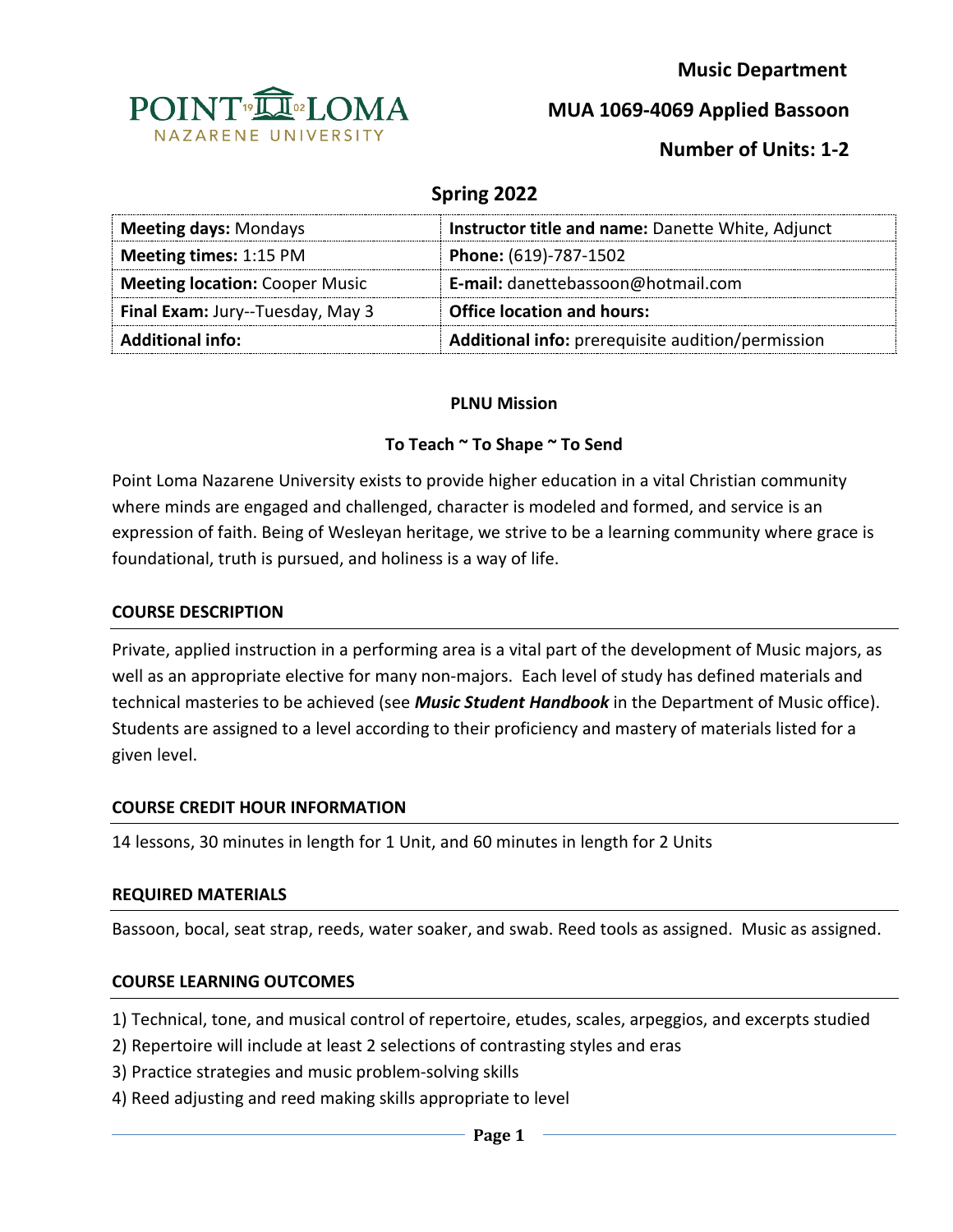### **FIRST ASSIGNMENT**

First assignment is to be returned to instructor prior to second lesson:

1) Watch a video of last jury and reflect on your progress. Identify at least 2 strengths you want to retain and 2 areas you want to continue to refine.

2) Write a short reflection of what your goals are for the semester and any strategies we can implement to help maximize our lessons together.

### **ASSESSMENT AND GRADING**

Lessons are graded weekly, based on preparedness of weekly assignments, and progress on longerterm assignments.

Weekly grades are 80% of Total Final Grade Jury Performance (Final Exam) 20% of Total Final Grade

Grading Scale:

| $A = 93 - 100$  | $C = 73 - 76$ |
|-----------------|---------------|
| $A = 92 - 90$   | $C = 70 - 72$ |
| $B + = 87 - 89$ | $D+=67-69$    |
| $B = 83 - 86$   | $D = 63 - 66$ |
| $B = 80 - 82$   | $D = 60 - 62$ |
| $C+=77-79$      | $F = 0.59$    |

#### **FINAL EXAMINATION**

Music majors, and non-music majors with a music scholarship: the final exam is a jury performance consisting of two (2) selections of contrasting styles and eras, plus designated technical elements graded in accordance with the music department jury rubric. Jury will be videoed.

Other non-music majors may perform a jury, opt to perform the final exam at Wind Recital if one is scheduled, or if instructor determines more appropriate may perform one-on-one for instructor. **Spring 2022 Wind Jury—Tuesday, May 3, Time TBD**

#### **WIND RECITAL**

**As of beginning of semester, no wind recital has been scheduled, and will likely not occur. However, if one does become scheduled then**: music majors and non-music majors with a scholarship must perform on Wind Recital. Not performing counts as two (2) missed lessons. Other non-music majors must attend, and are encouraged to perform. **Spring 2022 Wind Recital—TBD**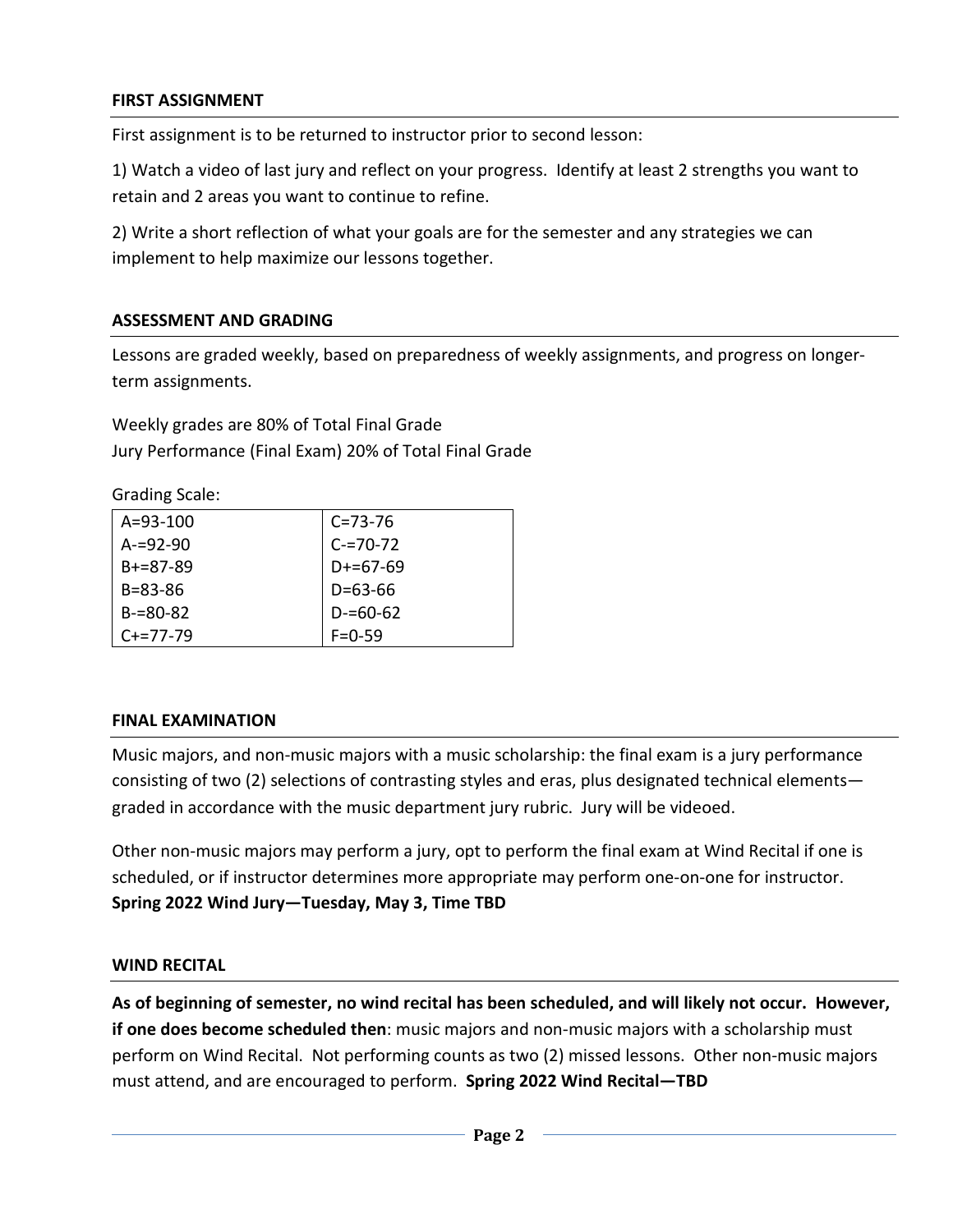### **INSTRUMENTAL FORUM**

**As of beginning of semester, no instrumental forums have been scheduled, and will likely not occur. However, if one or more (up to 4) become scheduled then**: music majors must attend all forums, and must perform on a minimum of one (1). Non-music majors must attend a minimum of one (1), are encouraged to attend more, and may elect to perform.

### **Spring 2022 Instrumental Forums—TBD**

### **STUDENT RECITALS**

Music majors must perform on one (1) Student Recital per semester. **Because as of beginning of semester, no Wind Recital is scheduled and will likely not occur:** non-music majors with a scholarship must perform on a minimum of one (1) Student Recital. Not performing counts as two (2) missed lessons. Other non-music majors are encouraged to attend, and may elect to perform.

### **Spring 2022 Student Recitals—4:00 PM Mondays (Crill), February 7 & 28, April 4 & 25**

#### **REED MAKING ASSIGNMENT**

Learning to make reeds is part of playing bassoon. Music majors and non-music majors must make a designated number of reeds each semester. The required number depends on the starting skill level, and the requirement will increase each semester.

Instructor may present one or more masterclasses in reed making to aid student in completing the reed assignments. The masterclass sessions and/or reed outcomes are not graded, however adhering to the reed assignment deadlines is graded, and reed making requirements must be met to pass course.

#### **COURSE ATTENDANCE POLICY**

A no-show for a scheduled lesson will result in a failing grade for that lesson. If needing to miss a lesson, a cancellation notice must be texted to instructor a minimum of 2 hours in advance of the lesson time to prevent a no-show grade. Lessons with proper cancellation notice can be made up.

#### **PLNU COPYRIGHT POLICY**

Point Loma Nazarene University, as a non-profit educational institution, is entitled by law to use materials protected by the US Copyright Act for classroom education. Any use of those materials outside the class may violate the law.